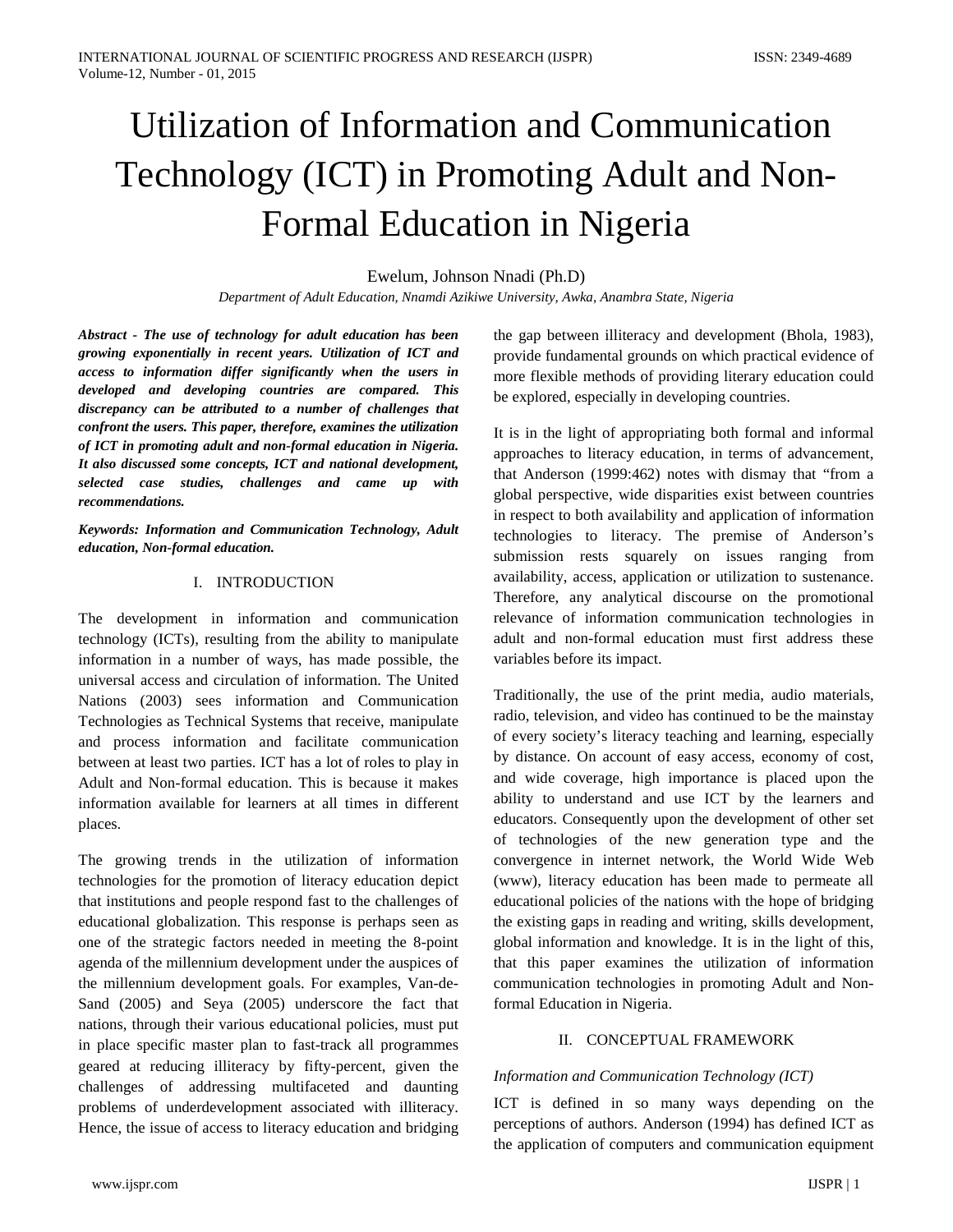for automatic processing of information which involves combination of computers, communication equipment (telephone, Video-Conferencing) and other technologies associated with automation. Wikipedia (2015) defined ICT as the convergence of audio-visual and telephone networks with computer networks through a single cabling or link system. It also refers to unified communications and the integration of telecommunications (telephone lines and wireless signals), computers as well as necessary enterprise software, middleware, storage and audio-visual systems, which enable users to access, transmit and manipulate information. According to Jung (2009), ICT can be described as a combination of data carriers, for example video, CD-ROM, floppy disk, cell phones and internet and software in which the possibility for an attractive approach is offered. ICT focused on the use of technological tools for managing and disseminating information. In education industry, ICT is integrated technologies for gathering, processing, delivering and storing information.

#### *Adult Education:*

Adult education has been defined differently by different authors. Okediran and Sarumi (2001) defined adult education as the provision of resources and support for selfdirected learning irrespective of age. Adult education should be distinguished from schooling within the overall concept of lifelong learning. The emphasis should be in the cultivation of total man whose educational need goes beyond cognitive knowledge, but to other areas of human endeavor. Merriam and Brockett (2007) define adult education as virtually any activity for adults designed to bring about learning which according to them include, the work of aerobics instructor, nurse, private consultant, literacy worker and community activist. In the same vein, the National (Nigeria) Commission for Mass Literacy, Adult and Non-formal Education (2010) noted that adult education is any organized learning activity for people considered to be adults by the society. The criterion/criteria for the determination of the adulthood may be the constitution, social responsibility, physical maturity, economic, social status or any other one. The learning activity gives priority to age or adulthood but the teaching-learning activity may be for literacy acquisition, skill acquisition or information dissemination in form of workshops, seminars or conferences. The important thing is that the activity is meant for people considered to be adults by the society. In other words, adult education can be seen as any learning activity exclusively organized for adults in order to improve their social, economic, political, educational and cultural well being so as to function effectively in the society.

# *Non-Formal Education*

Non-formal education is education activity which takes place outside the school. It is the training and education outside the formal school system. It is organized to serve the identifiable learning needs of specific groups. There is interaction between the teacher and the learners outside the school system. Non-formal education cannot be classified into levels. It is designed to reach large number of people where they live and work. It can apply in business, industry and government. It helps more people to be educated and enrich their lives at a cost they can bear (Ani, 2003).

#### *According to Bhola (1980:49), Non-formal education is:*

Any organized educational or training activity for school drop-outs, for illiterate rural and urban adults, for youths, for women or for industrial workers aimed at improving their employment and income earning potential, or giving them general education which in some cases, as desired, may help them re-enter the formal education streams.

# *Non-formal education according to Ngwu (2003:41) can be defined as:*

Any planned and consciously organized general education and/or training activity outside the formal school in a particular society for illiterates, school leavers, dropouts or other adults, as individuals or in groups, for the purpose of raising their consciousness of their social situation and their standard of living, improving their individual or collective efficiency in their jobs or preparing them for selfemployment, wage employment or further training within the existing education/training system.

# III. ICT FOR NATIONAL DEVELOPMENT

The empowerment of individuals through the creation of access to information, notably in the area of floating ICT culture, use, and its application, is of utmost importance to the growth and development of individuals and a nation at large. According to Longe (1998), economic potential participation in decision-making and contribution to good governance have been established to have a direct casual relationship with the ability to access, control, and manipulate information in the context of information power, for example, the UN World Summit on the Information Society (WSLS) Geneva, in 2003, defined Information and Communication for Development (ICTAD) ICT to include;

The whole range of technologies designed to access, process and transmit information in regard to text, sound, date and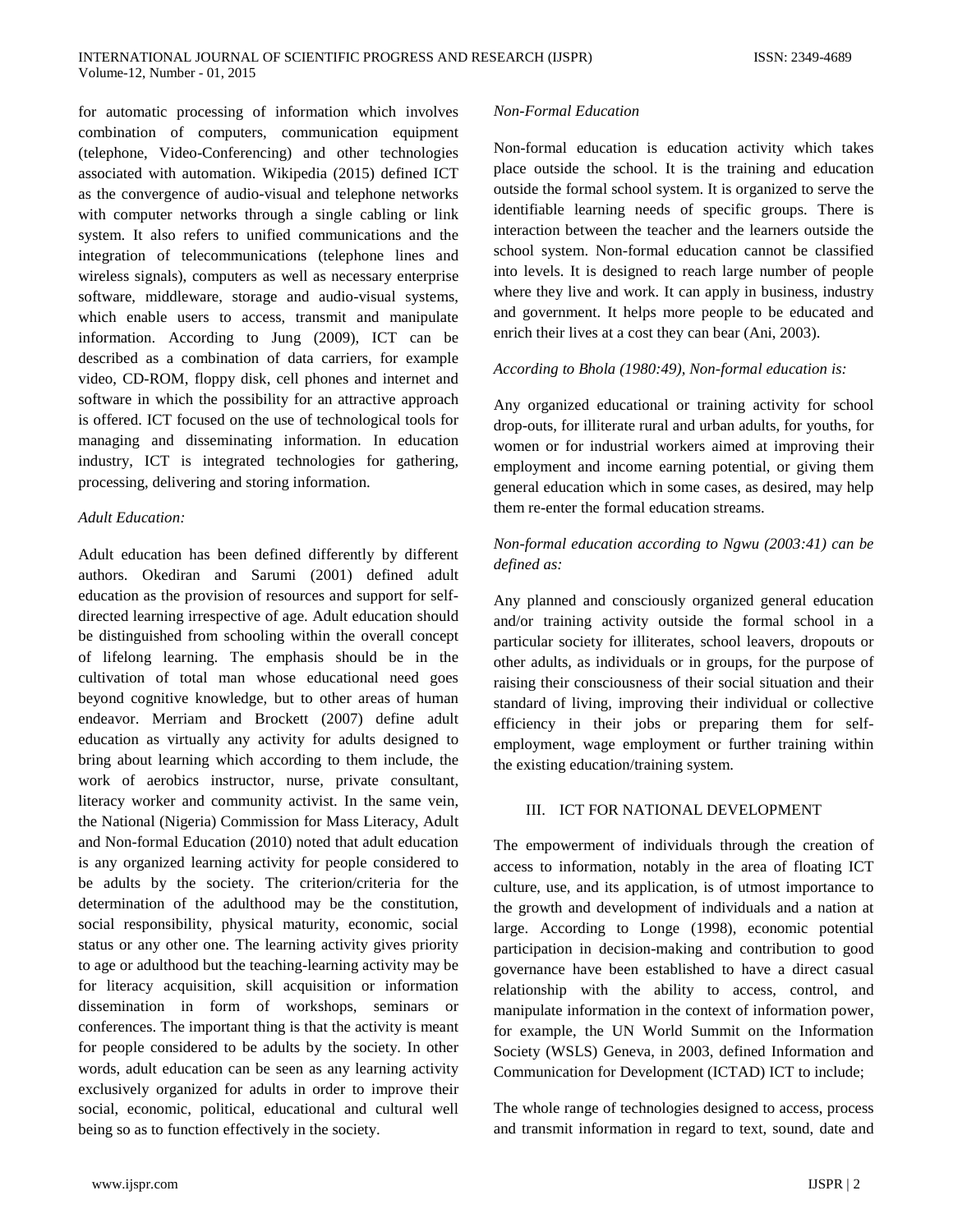picture. ICT encompass the full range from traditional widely-used devices such as radio, telephones or television to more sophisticated tools, like computers or the Internet (p.20).

Moreover, Holmes (2004) explains ICTs as tools that facilitate sharing information and fostering communication. ICT also include both new and traditional information communication technologies such as: personal computers, the internet, World Wide Web, mobile phones, satellite, and nucleus technologies. In the African context, ICT tools for development also encompass traditional website, telephone, radio, television, print media such as newsletters, cartoons, and graphic posters, and community communication initiatives including listening groups and community theatre. ICTs provide many opportunities for those who are literate, have good education and adequate resources for sustainable empowerment. For examples, ICT is being currently used to empower disadvantaged and marginalized groups in some communities through literacy. This may minimize social divides, close gaps between the rich and the poor communities, regions, individuals, and even between men and women.

In the same vein, ICTs can also be used as tools to empower women with the technological information and skills necessary for sustainable food securing and livelihood. It could also aid women in the developing world to speak out, have a voice, be assertive, be more visible, and less isolated, support their increased political, social, and economic participation at every level. ICTs would also promote the role of traditional and modern communication technologies by linking up rural radio with multi-purpose development centres, and promoting distance evaluation for database management for food security, agriculture education and extension work. All these help to promote knowledge societies.

Moreover, Wagner and Kozima (2003) of the International Literacy Institute – National Centre on Adult Literacy, University of Pennsylvania, emphasize the need for a refined concept of adult education that meets the needs of the modern era and takes advantage of technological opportunities. In the emerging information society, one of the most important contributions of ICT is tele-learning. Tele-learning will liberate education from time, place and space restrictions. Internet can be effectively used to reach every user anywhere in the world and provide not only information but high quality education as well (Zaharaids & Voliotis, 2003). By improving the educational environment of the home, it has also had a positive impact on health, and has raised the quality of human resources for development.

# IV. THE ROLE OF ICTs IN THE PROMOTION OF ADULT AND NON-FORMAL EDUCATION

It should be noted that various types of technology could be used to promote adult and non-formal education either independently or in combination; hence, the need for appropriateness and affordability of the technology. Generally, it has been established that both the TV and radio are important and crucial media for lifelong and life-wide learning. The import of these two media in education and learning is underscored by the fact that most adult learners who have benefited little from formal education, which is of not much relevance in the area of practical applicability, stand to gain the invaluable experience from education and learning through these media premised on ICTs. Although, with little or no reading materials in their homes, most adults have regular access to radio and TV.

According to Aderinoye (1999), the educational uses of TV and radio include:

- generating awareness of the literacy problem,
- developing consumer demand and motivation for learning,
- helping to retain learners in a programme,
- helping to reach wider audience, and
- stimulating adult learning. (p.10)

However, one main demerit of technologies in education is that educational broadcasting often serves a motivational rather than an instructional function.

Experiences all over the world have established the fact that the use of computer and other technologies such as interactive video, improves the thinking faculty, skills, problem-solving skills, and encourages individualized instruction. This technology also efficiently provides ways to collect and evaluate information and at the same time, gives room for feedback on the spot. The internet can be used in improving literacy programmes. Through it, adult learners can be provided with higher quality materials and have access to information in homes, workplaces, and public libraries. The Internet encourages fast learning, particularly in global knowledge and information coupled with enhancing access to almost unlimited resources in a multidisciplinary dimension for the sharing of professional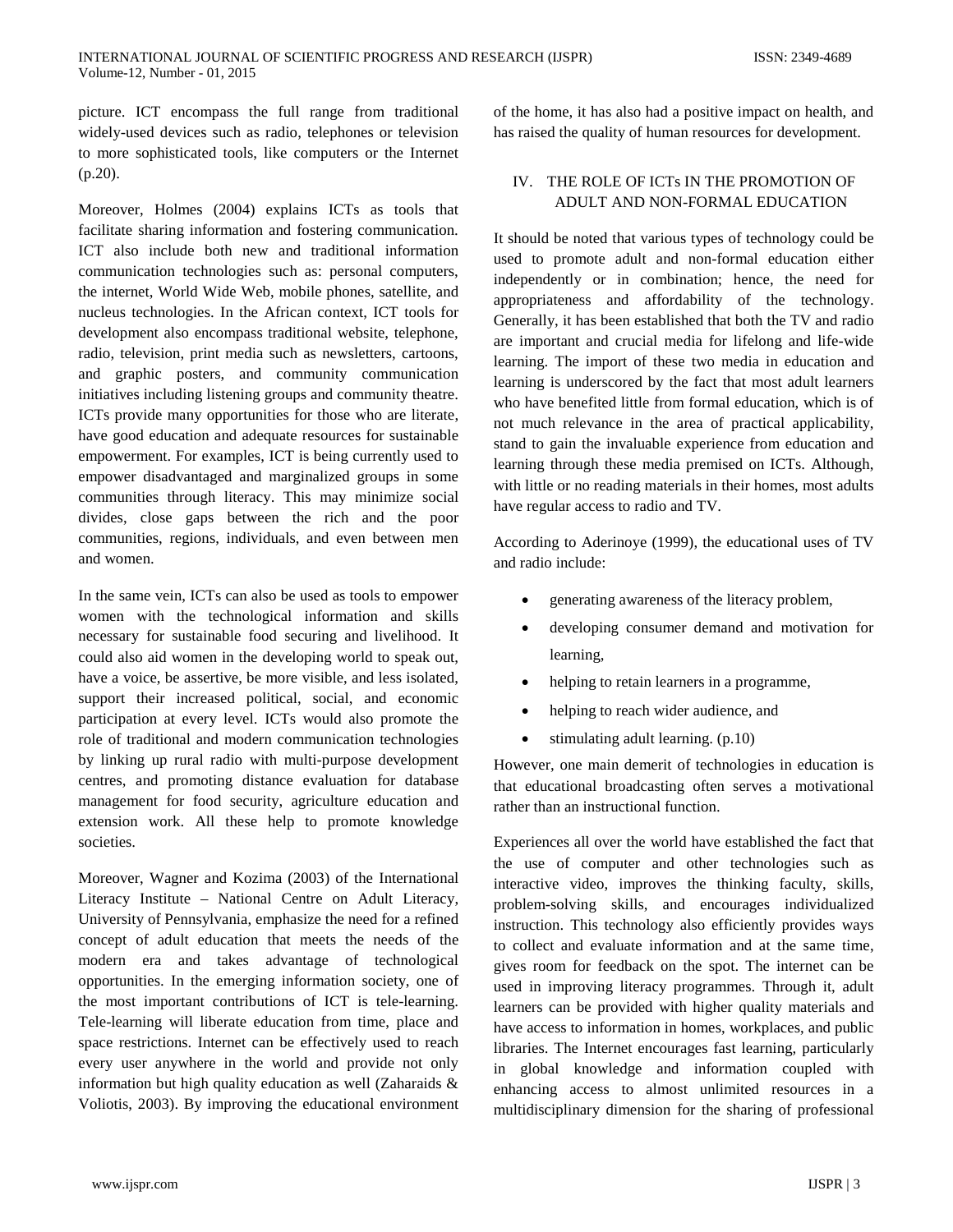ideas and problem-solving (UNESCO, 1997 Bisham and Wood, 1999).

It is an established fact that we now live in a fast changing and complex world. Hence, the society is changing, indigenous knowledge, concepts and global knowledge are now required. The rhythm of the production of knowledge and new telecommunication technologies are changing the way humanity lives and works (Hamad, 1992). ICT tools, such as the internet, that promote cooperative learning allow for rich exchange of information between members of a knowledge community (Hiltz, 1998). The internet can offer the learning process a variety of benefits, including easy access to educational content, easy access to learners and learner as well as learner and teacher, cooperative-learning process and the re-use of content.

# V. SELECTED CASE STUDIES

# *The Shelcom Communications Literacy network (USA):*

This was an experimental internet-based computer-project with adults living in Shelcon-for the homeless. The project began at the peak of internet revolution between 1993 and 1995. Participants worked collaboratively, through internetbased computer network, on creating a collective publication. The programme instruction focused on cognitive strategies within a writing process approach in the computer and on facilitating the collaborating process between writing partners by means of file-sharing (electronic networking). The Shelcom programme has the goal of showing how technology could be utilized for educational purposes, targeted especially towards the poor adults. File-sharing by these adult learners promoted cooperation and collaboration between participants and facilitated the collaboration process between writing partners by means of file-sharing (electronic networking). The Shelcon programme has the goal of showing how technology could be utilized for educational purposes, targeted especially towards the poor adults. File-sharing by these adult learners promoted cooperation and collaboration between participants and facilitated the provision of instruction from teachers. The programme also gained insight and understanding on the fluid nature of technology and text as on its speed and reversibility.

# *University and Technology for Literacy, Basic Education Partnership in Developing Countries (UTLP):*

This programme was created by USECO International Literacy Institute now known as UNESCO Institute for Lifelong Learning (UILL) to assist disadvantaged people in

Local District Councils (LDCs) in gaining access to information and communication technologies. It is designed as a collaborative university partnership programme aimed at minimizing the "digital divide" between the "haves" (Developed) and "have nots" (developing) world. The Ford Foundation initiated UTLP in South African, with the view of using ICTs to improve the education of the disadvantaged.

# VI. CHALLENGES

There are still, in general, a lot of challenges facing the use of ICT for the promotion of the education industry and the development process in Nigeria and sub-Sahara Africa (SSA). These include: access to information, lack of political stability, Incompetent management, weak information and communication policies, lack of framework for information-sharing and intellectual property rights, inadequate human resources, intellectual poverty, poor social infrastructure (in health, social service, public administration), unreliable and very limited telecommunications infrastructures, and poor connection to worldwide network.

Moreover, there are also maintenance problems, inadequate technical support, weak research and development, inadequate learning and use of ICT, inadequate knowledge of systems, and poor system design. Others also include: financial resources problems, dependence on donors, low level of partnership between government and business, weak access to credit facilities, non-enabling environment to invest in ICT, gender, ethnic, and class inequalities, island of sophisticated users, and weak analysis of information requirement and user needs. Poverty, which is very prevalent in Africa, has even made most people record low intellectual development and lack of interest in the use and application of ICT to educational development.

# VII. RECOMMENDATIONS

The following recommendations are proffered:

- 1. There is the need for building community centres and relevant tools for the majority, especially in the developing world. Increase private sector involvement in ICT and improving quality of system design when applying ICT in the public sector.
- 2. There is also the need for improving the links to the worldwide networks, the use of multiple technologies such as radio, satellites, PCS and terminals, and to